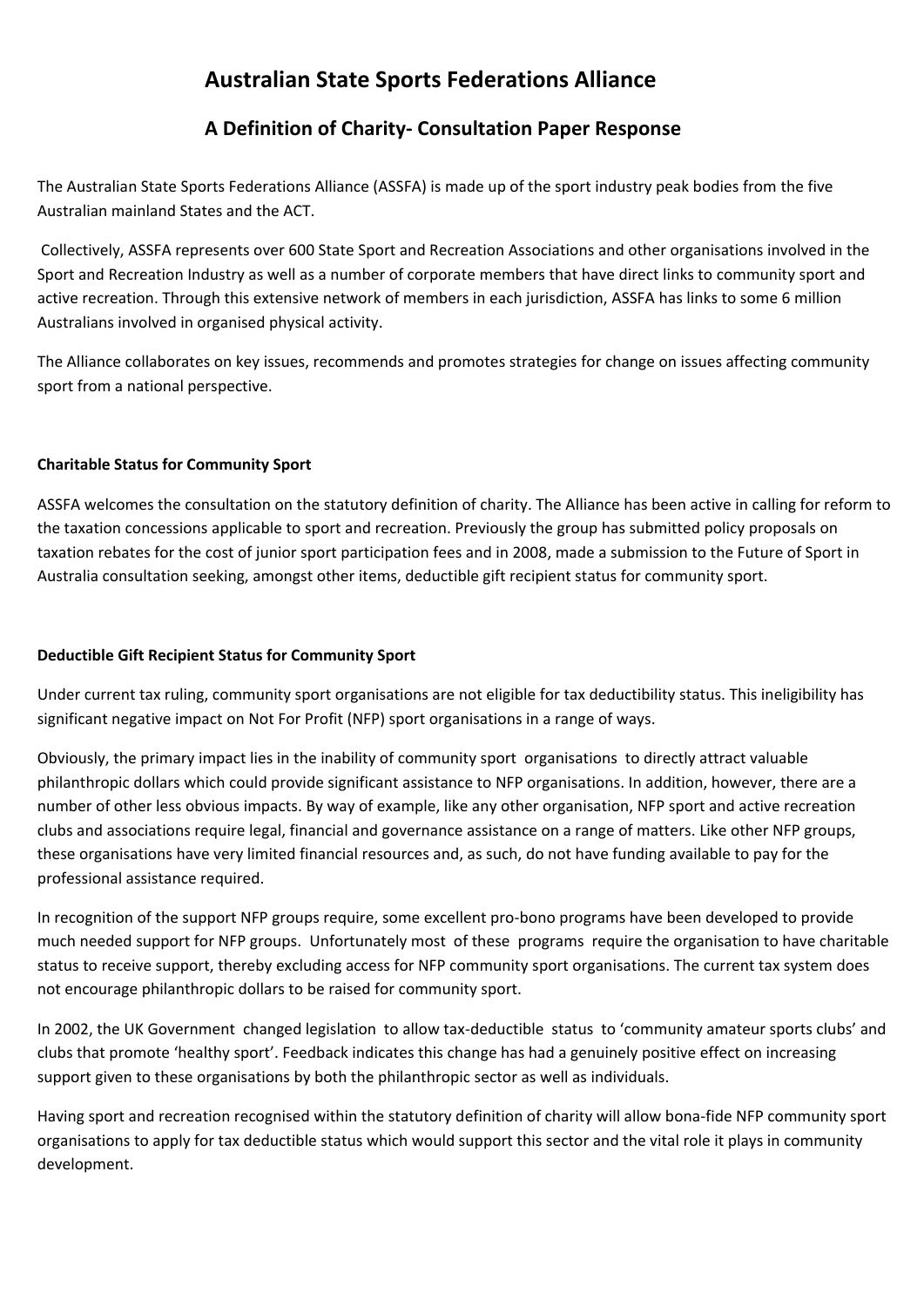#### **Key Themes on the Statutory Definition of Charity**

vicsport as a member organisation of ASSFA has also completed a submission to the statutory definition of charity consultation. A number of key points made in the submissions are reiterated by ASSFA.

#### **Dominant Purpose**

There are a number of significant issues in relation to including 'exclusive charitable purpose' into the statutory definition of charity. Given the difficulties that NFP organisations face in raising sufficient funds in order to continue their work in supporting communities, organisations are forced into the situation of having to undertake commercial operations in order to fund their activities. If the term 'exclusively charitable' is included in the definition it will preclude the ability for many organisations to undertake commercial activity to support their operations.

The dominant purpose test should be revised to 'one or more purposes that are charitable' as distinct from being 'exclusively charitable' as proposed. By including 'one or more purposes that are charitable' sporting organisations would be afforded a broader opportunity for recognition.

#### **Public Benefit Test**

Tax Ruling 2011/D2 is not considered to be a comprehensive assessment of the significant public benefits derived from community sport and active recreation and should not be relied upon to define the term 'for the public benefit'. The ruling states that "social, recreational or sporting activity is not charitable, even if motivated by charitable sentiments or results in a benefit to the community". This blanket statement is not accurate and does not properly account for the wide range of benefits the community sport and recreation sector provides .

Tax Ruling 2011 D/2 outlines that the raising of public money to construct squash courts within a school was deemed to be charitable, given the dominant charitable purpose of the school is education however the interpretation of the ruling would mean that a community based squash club seeking to raise public funds to construct squash courts (utilising deductible gift recipient status) would not be charitable even though it provides significant public benefit- i.e health and well being of participants, training of official and referees (education) or offering participation programs for people with a disability.

A broader and more considered view of 'public benefit' is required other than that provided in TR 2011/D2.

#### **Charitable Purposes**

The draft Charities Bill of 2003 lists a number of charitable purposes that are highly relevant to sport and active recreation; they are the Advancement of Health and the Advancement of Social and Community Welfare. It is within these charitable purposes that the significant contribution community sport and active recreation makes to the health and well being of our communities needs to be clearly recognised and established.

## *Advancement of Health*

In Australia, we are fully aware of the threat our rapidly increasing incidence rates of lifestyle related diseases such as diabetes, cardiovascular disease, overweight and obesity pose to the health of our nation. The scope of the issue can be seen in all ages in our community. Between 1985 and 1995 the number of overweight 7–15 year olds almost doubled. The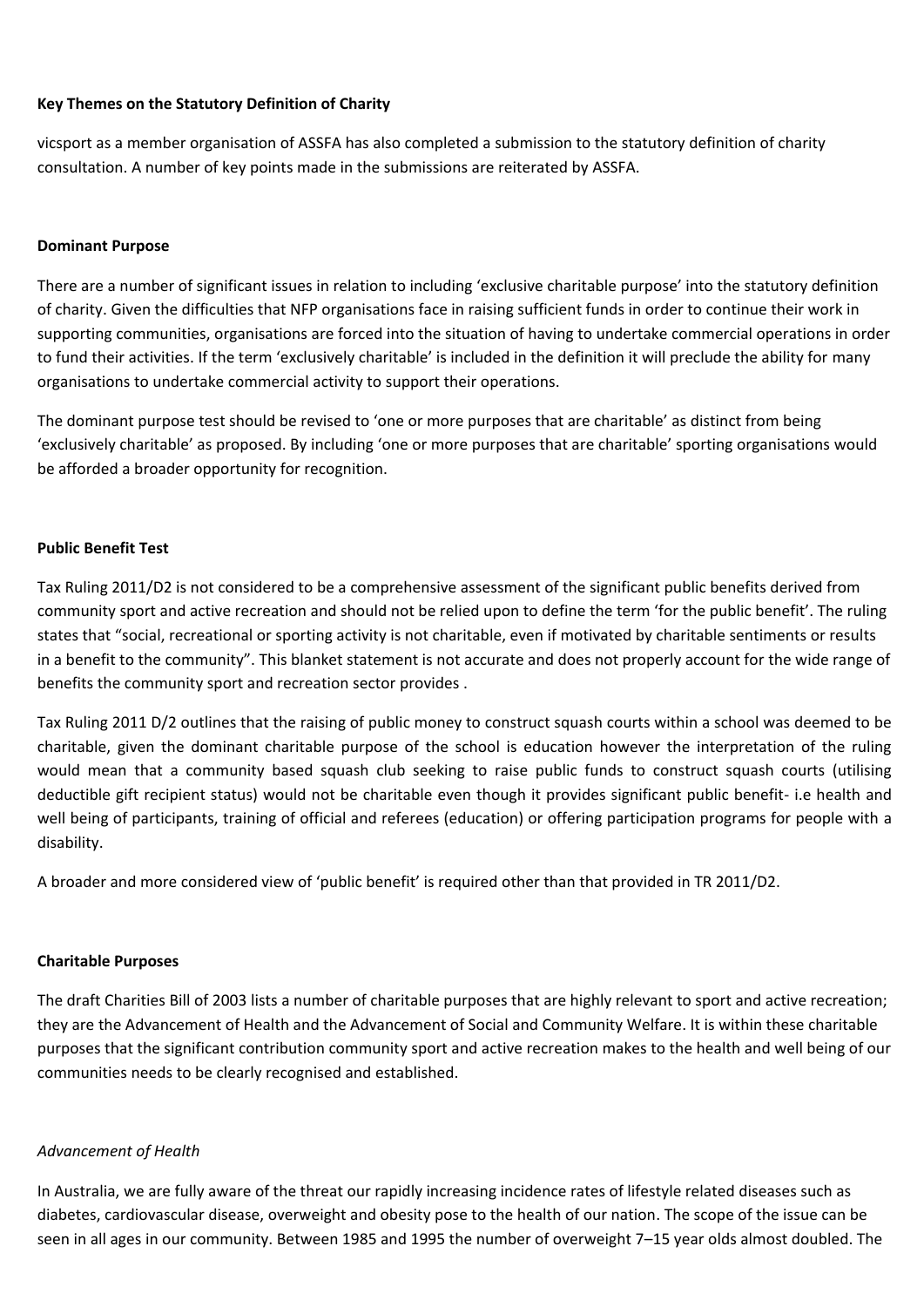numbers of obese children has more than tripled. At the current rate, it is predicted that 65 per cent of young Australians will be overweight or obese by 2020.

Being physically active can also improve mental wellbeing. Physical activity has been reported to help reduce anxiety; active people also report feeling less stressed or nervous. Physical exercise helps to counteract the withdrawal, inactivity and feelings of hopelessness that are a feature of depression as well as the duration and intensity of depressive episodes. Moods such as tension, fatigue and anger are all positively affected by exercise and exercising can improve the way people perceive their physical condition, athletic abilities and body image.

Of these direct financial costs, the Federal Government is estimated to bear some \$1.4 billion. It remains a dilemma for health practitioners why such a high financial and personal cost is tolerated in our community and by our governments when these illnesses and disease are preventable. Funding and support of strategies aimed at improving lifestyle and reducing risk factors is clearly an eminent approach and the community based sport and recreation organisations are key players in delivering these programs. Including sport and recreation as a defined public benefit under the Advancement of Health charitable purpose will demonstrate that the government is prepared to take a longer-term strategic approach to preventative health strategies.

# *Advancement of Social and Community Welfare*

In regards to the charitable purpose of the Advancement of Social and Community Welfare, the links between participation in sport and social and political trust and levels of social engagement are strong. The contribution sport makes to the community is recognised internationally. One-time United Nations Secretary-General Kofi Annan articulated the multi faceted influence sport can have. He spoke of its universal values and ability to bridge social, cultural and religious divides. He went on to describe the contribution to personal development and growth and its value to the wellbeing of whole communities and countries.

Of particular importance is the fact organised sport is a feature of the lives of many thousands of young people growing up in Australia. Involvement in sport and active recreation offers young people opportunities to form lasting friendships and learn social values and organisational skills that will serve them well in other areas of their lives.

Sport and active recreation activities are also well recognised as being vital elements of rural community structure. For many regional communities, local sporting events provide a rare opportunity for locals to gather, or in the case of larger events against regional rivals, for neighbouring townships to interact.

Community-based sporting organisations provide the structures for addressing many of the social issues facing Australia. Issues such as racial vilification, equity, diversity, access for people with a disability, Indigenous Australians, new arrivals, cultural and linguistically diverse populations, older aged participants and young people for example are all being addressed by community clubs, organisations and associations in a positive manner.

Community sport and active recreation provides many opportunities for members of our society to meet, interact, develop and grow. Young people, people from culturally and linguistically diverse backgrounds and indigenous Australians face additional challenges in their developmental pathway that makes them vulnerable to social and structural disconnection. In these cases sport and recreation can provide an increased range of opportunities to connect with the community.

## **Summary**

The vital role the sport and active recreation sector plays in promoting healthy and vibrant communities needs to be better understood and more widely recognised by governments. Sport and active recreation plays a much broader role than just providing physical activity opportunities. It weaves the social fabric on which our communities are built, promotes health and wellbeing, reduces the economic impact of lifestyle related diseases (which alone demand significant proportions of the State and Federal health budgets). Community sport and active recreation requires greater recognition and support from all levels of government, including recognising sport and recreation within the statutory definition of charity.